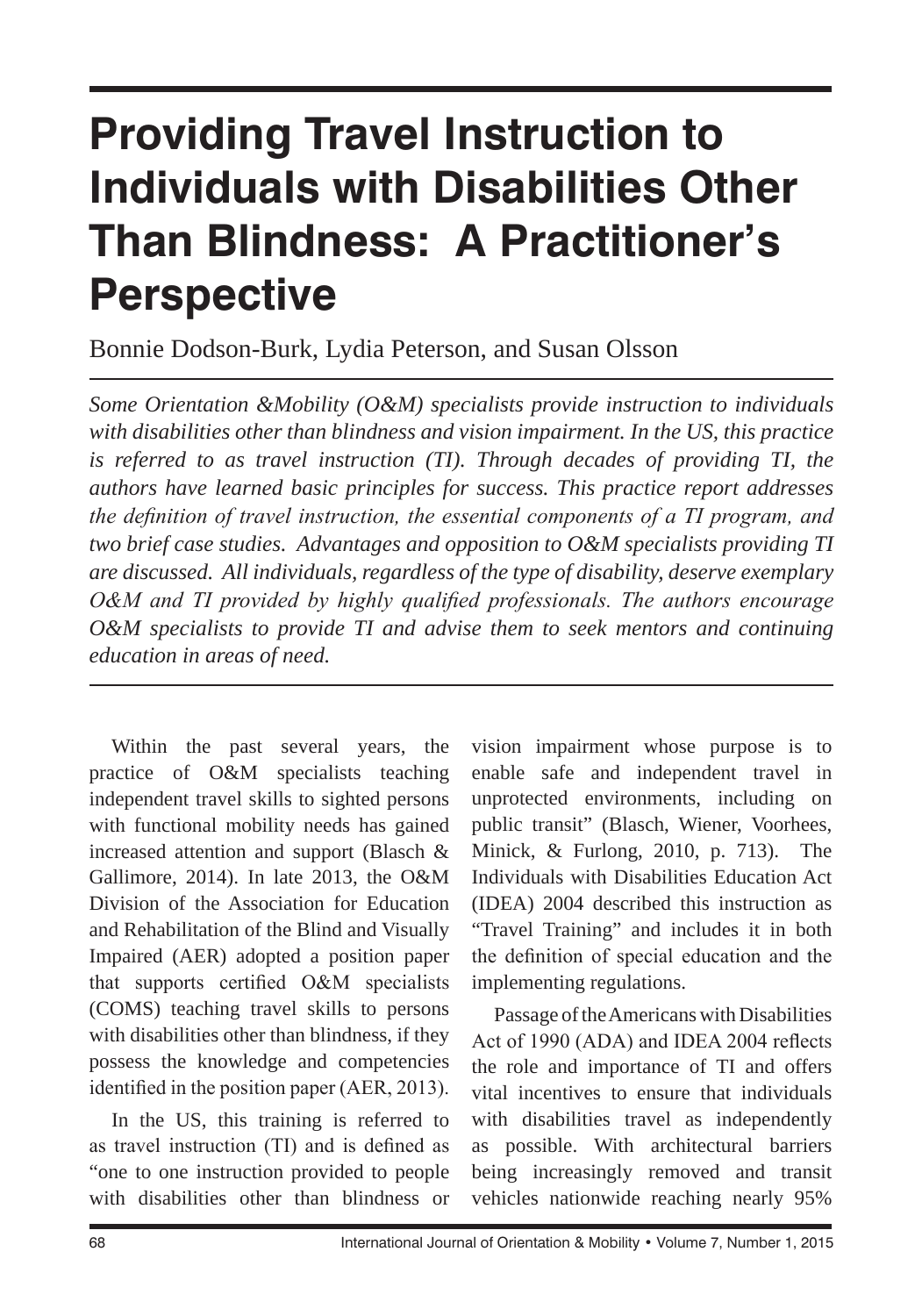accessibility, ADA ensures that the transit industry serves an increasingly wide array of individuals (ADA 1991; American Public Transportation Association, 2014). The IDEA requires public schools to provide "transition services" to prepare students to advance from school to adult life. Instruction in employment and life skills must be addressed annually beginning at age 16, with many states beginning at age 14. Although it is clear that the ability to travel independently opens doors to a myriad of opportunities, the exact percentage of schools that offer travel instruction programs is not documented. Through discussions with colleagues and postings on O&M listservs, the authors have firsthand knowledge that access to TI programs varies across the US.

The authors have been privileged to provide TI to children and adults for over two decades. They support expanding the profession of O&M to include serving persons with disabilities other than blindness. They believe everyone has the right to travel without barriers as freely and independently as possible. Specialised individualised instruction in the community, when needed, must be available and provided by highly qualified professionals (AER, 2013).

O&M specialists are one of the choices in providing TI to school age children and adults. Much of the O&M academic coursework as well as many instructional strategies and competencies are transferrable to services for persons with disabilities other than blindness (Blasch et al., 2010; Wiener, 2004). As it now stands, many O&M specialists are qualified to provide TI to sighted persons, as they already serve many individuals who are blind and vision impaired with intellectual, physical, social, medical, and other sensory disabilities. However, there remains a broad range of preparedness in regards to knowledge and experience (AER, 2013).

The authors note many common factors between O&M and TI. Instructional goals and objectives for TI are identified based on the student's needs, disability, and the results of an evaluation conducted in a variety of environments. Individual instruction is provided in natural environments, progress is monitored, and the instructor increases the monitoring distance as the student gradually takes on more responsibility for travel decisions. For many students, the instructional program may last a few weeks or months, until all goals have been met. O&M literature identified similarities and differences between  $\Omega \& M$  and TI, a model for TI assessment and intervention, fundamental skills, environmental factors affecting functional mobility, and case studies (AER, 2013; Blasch et al., 2010; Blasch & Gallimore, 2014).

## **Description of TI Services**

The authors provide a range of TI services including TI evaluations, indoor and outdoor travel classes, individualised instruction in pedestrian skills, public transportation procedures, self-advocacy, and problem solving skills using methods for reducing vulnerability. Functional community skills, for example, making purchases, phone skills, time management related to travel tasks, preparing for various weather conditions, and soliciting assistance are taught as they naturally occur. Pedestrian skills often focus on street crossing procedures and sidewalk travel including negotiating level changes, slopes, and obstacles on the sidewalk while walking or using mobility devices such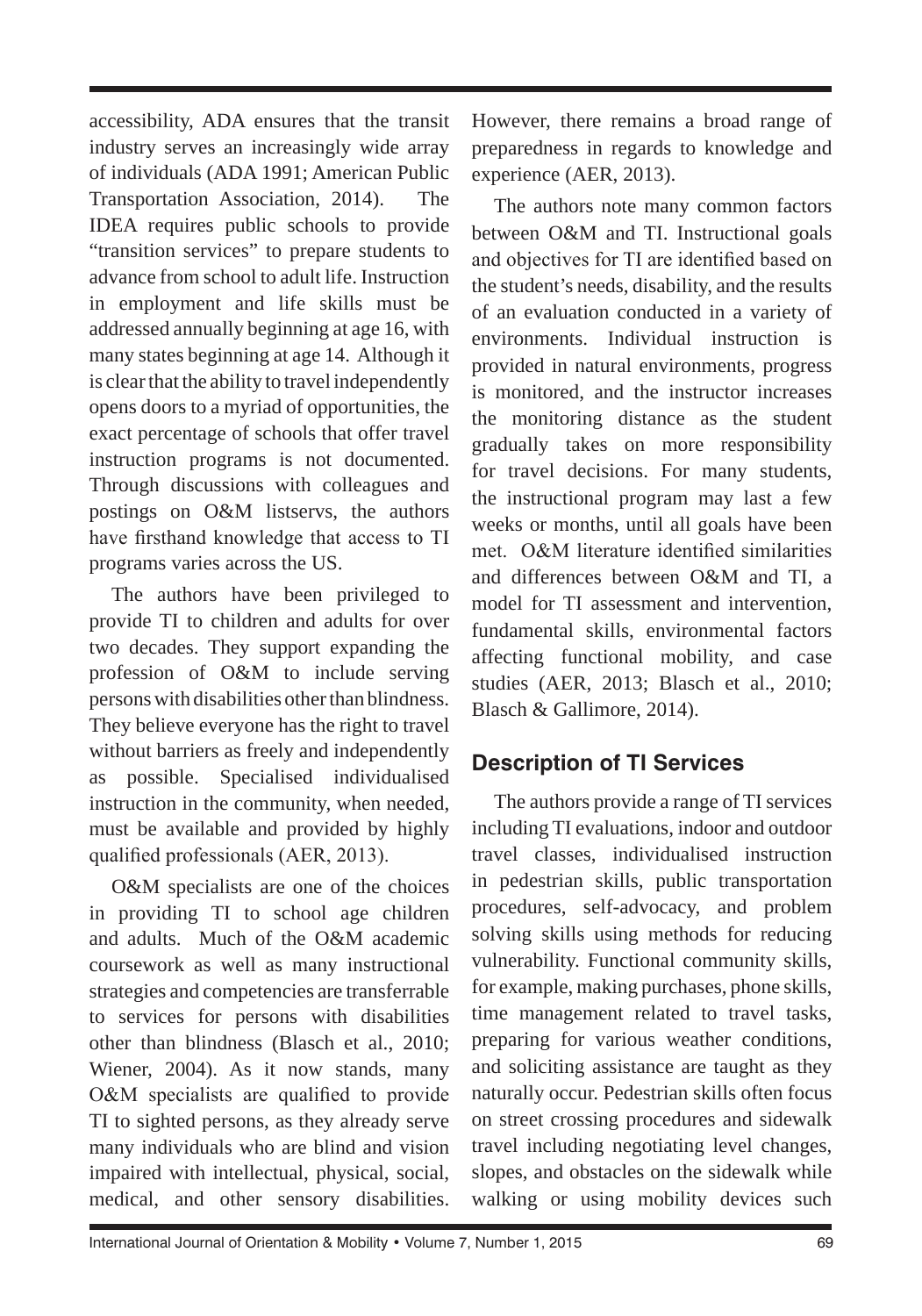as a wheelchair, support cane, or walker. Instruction also includes planning and learning routes to transit stops, stores, job sites, and other destinations selected by the student.

Students often learn routes fairly easily through repetition. However, students have difficulties when unexpected things happen, for example, when the bus does not arrive at the stop on schedule or when confronted by a stranger. Many TI students have a lifetime of being protected from having to deal with such events on their own. Creating or allowing for situations that demand problem solving and independent decisionmaking are integral to TI. Instructors must step back to allow interactions to occur and expect students to make their own decisions. Subsequent feedback can provide strategies for the way to effectively handle unexpected events.

Many parents report that their fear for their child's safety is greatly reduced when they know that their son or daughter have developed the ability to respond appropriately when approached by strangers or when an atypical event occurs. The authors evaluate students' interactions with unfamiliar persons through planned stranger approaches. For example, a plainclothes police officer or a school employee approaches the student to offer a ride, ask for personal information, or engage the student in conversation about a preferred topic.

Some individuals are taught social behaviour and conversation rules for riding in transit vehicles and travelling in the community. Procedures for communicating with transit drivers and store personnel are developed for individuals who are nonverbal, use American Sign Language (ASL), or speak a foreign language.

In the author's experience, the essential components of a quality TI program include:

- A thorough understanding of each student's disability, medical condition(s), and behaviours prior to starting instruction
- Frequent communication and collaboration with family members, teachers, and school or agency personnel
- High expectations for student success
- Detailed documentation and progress monitoring
- Instruction based on student's needs and interests
- Numerous opportunities to practice problem solving.

## **Case Study – A Young Man Who Uses a Power Wheelchair**

Sean is a 17 year old male from Minnesota who has round-the-clock medical care and lives with his parents in an accessible home near a city bus line. Sean has a medical history of spina bifida and hydrocephalus resulting in a seizure disorder managed with a shunt. He also has moderate intellectual challenges.

#### **Reason for TI Referral**

Sean likes to visit his neighbours and take rides on the city bus. During a neighbourhood outing with his personal care attendant shortly after he started using a power wheelchair, Sean drove his new wheelchair too quickly for the travel conditions, encountered a driveway slope and tipped over. He was unharmed but frightened by the experience. His high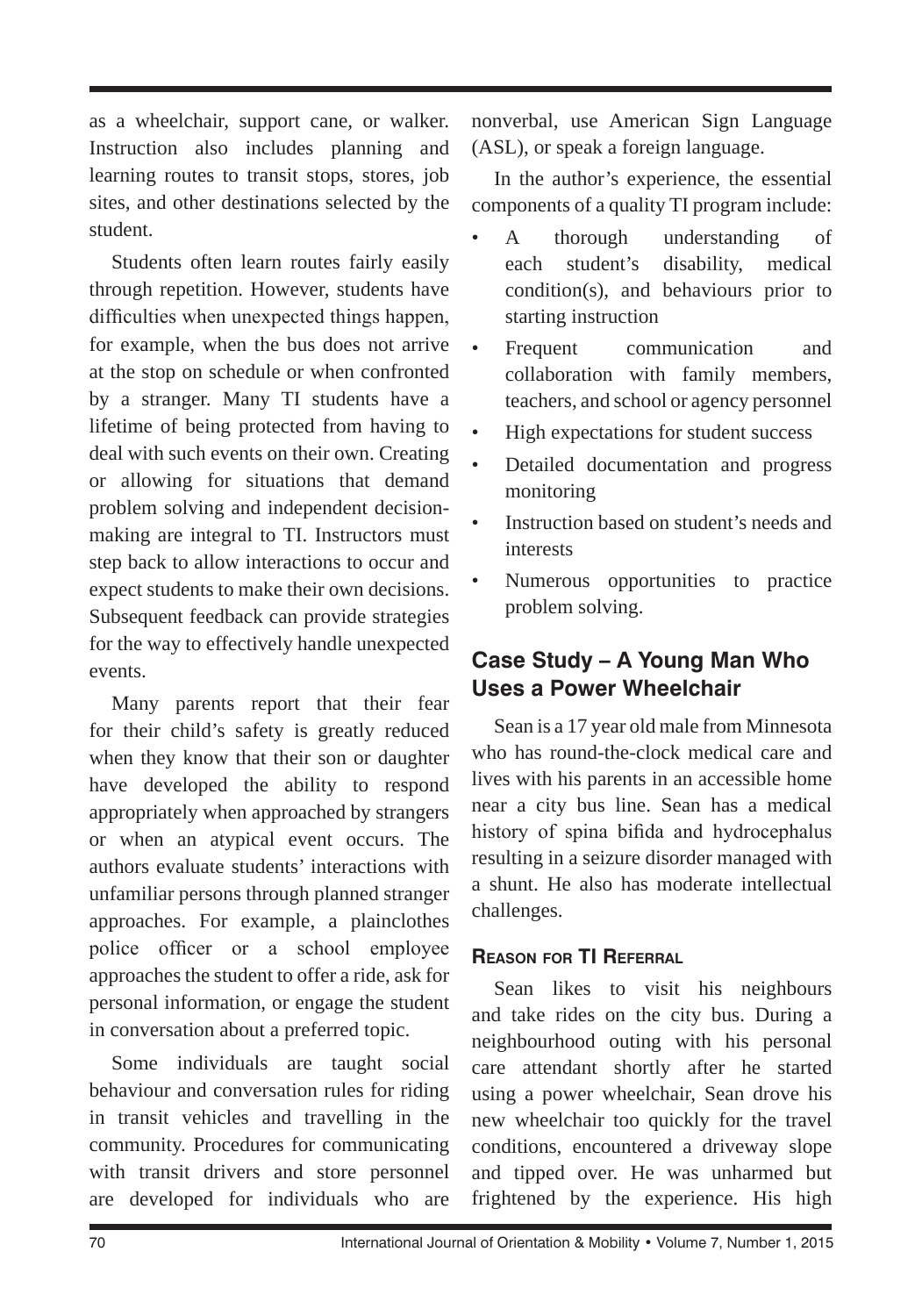school physical therapist requested a travel instruction evaluation and training in safe community wheelchair driving strategies designed to improve his travel skills and to boost his self-confidence.

#### **Brief Summary of Instruction**

Travel instruction services consisted of teaching Sean the way to visually preview his environment and assess the grade of a slope; manage the power chair's driving speed on driveway slopes and curb cuts; negotiate raised sidewalk slabs; scan for vehicles, pedestrians, and bicycles; cross streets safely; gain or regain his orientation; board and disembark a city bus; solve travel problems; and advocate for himself. Sean found it helpful to use a laminated picture notebook that showed key sequential landmarks including buildings, signage, and danger zones. After he learned each route, Sean was filmed. He and his parents viewed the film footage and celebrated his increased self-confidence. Sean has maintained a safe power wheelchair driving history since the conclusion of his two-month travel instruction program.

## **Case Study – A Young Man on the Autism Spectrum**

Jim is a 17 year old male from Minnesota who had just entered his freshman year in high school. His diagnoses include Autism Spectrum Disorder, Tourette syndrome, and Bipolar disorder. Jim required intense instruction and direct supervision when travelling in the community.

### **Reason for TI Referral**

School documents indicated that Jim could not cross the street reliably more than

10% of the time and wandered into the street without knowing it. His mother was not able to transport him. She questioned whether these behaviours were inherently part of his disability or whether Jim could be taught to change these behaviours. After completing the travel evaluation it became clear that Jim was highly motivated to travel on his own. He was intellectually curious and listed many places he would like to visit. He possessed a level of insight into his inability to travel independently stating, "I just can't pay attention."

#### **Brief Summary of Instruction**

Based on the travel evaluation, 10 90-minute lessons were added to his annual Individualised Education Plan (IEP). Under a generalised goal of increased community safety skills, the objectives identified benchmarks related to safe sidewalk travel, crossing streets with various traffic controls, public transit use, and community problem solving (for e.g., dealing with an uninvited person, soliciting assistance when lost). Breaking tasks into smaller steps, adding frequent rewards and identifying "rules" for individual street crossings proved effective. Techniques included identifying fixed visual landmarks to create "safety boundaries" when crossing streets without a traffic light and allowing sufficient lesson time for problem solving.

Over several lessons, Jim learned to independently walk five blocks to the local library. Following that success, he learned to take a three-bus route from his school to a recreational program for students with Autism Spectrum Disorder. This journey took over an hour of travel time each way. Jim stated that it was worth the long ride because of the friends he made. He graduated last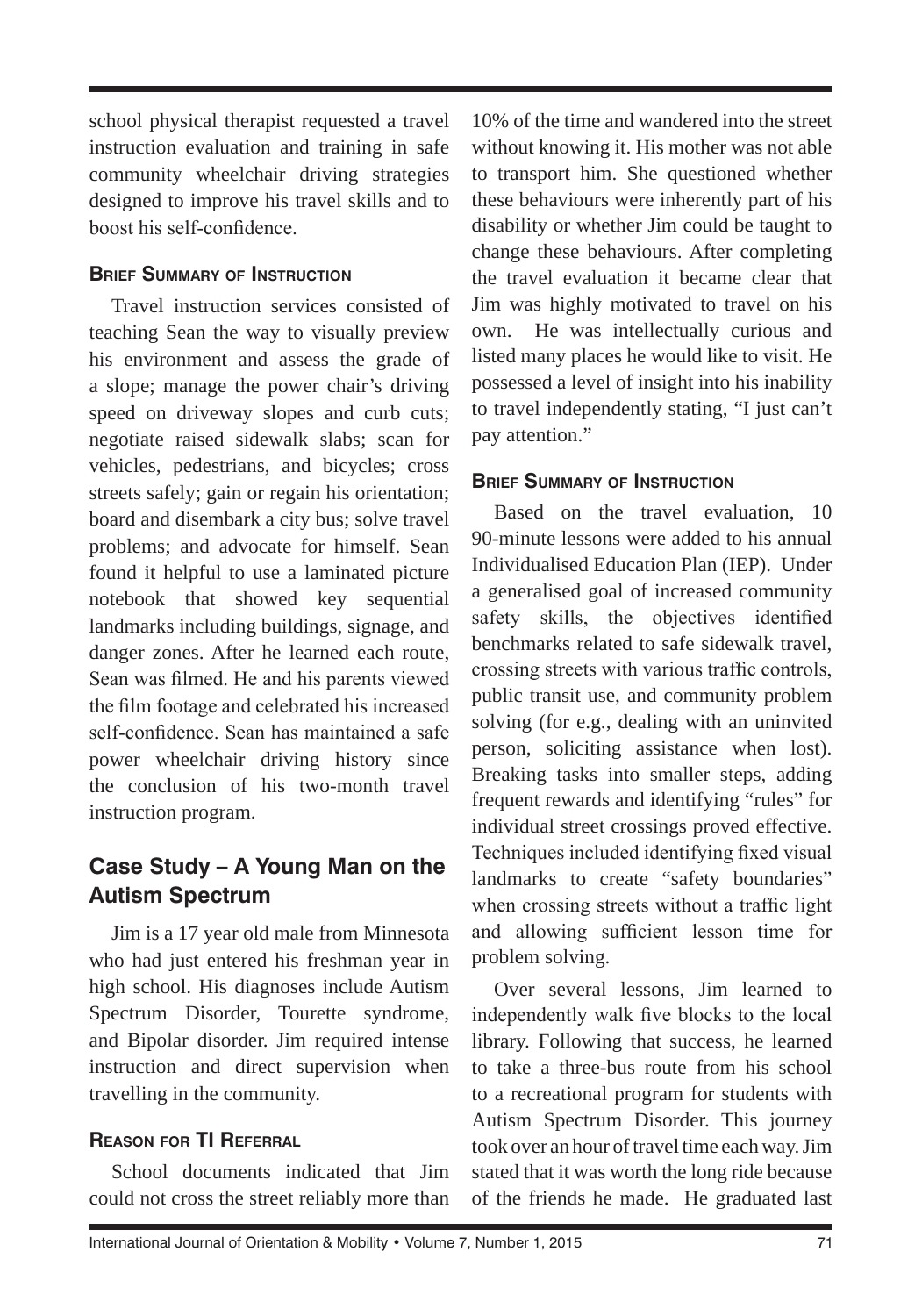spring and continues to travel independently. His mother reported that learning to use the bus had been one of the biggest milestones in her son's life. She stated, "He has never been able to ride a bike or even walk very far on his own, so he never had those smaller steps to independence that most kids get. This has really been life changing for him."

Sean and Jim received TI services from O&M specialists who have academic preparation, professional mentoring, and continuing education in TI. These O&M specialists provide instruction to students with vision impairment and students with disabilities other than blindness.

## **Advantages and Opposition to O&M Specialists Providing TI**

The authors have addressed administrators in rural school districts and resource personnel at state departments of education to emphasise that having dual expertise to serve children who are vision impaired or blind and those with disabilities other than blindness is a valuable asset. By being able to meet the travel needs of a diverse population, administrators can justify fulltime O&M positions. It may be more cost efficient to include TI as part of the workload of an O&M specialist rather than hiring a separate professional to provide only TI.

Over the years, O&M specialists have raised concerns that having expertise in TI would increase their caseloads to unmanageable numbers, resulting in persons with vision impairment receiving less service. Conversely, others believe that expanding their role to provide TI increases job security. Some O&M specialists believe they are proficient while others have questioned whether they are qualified to do the work. Supervisors have questioned the efficacy of travel instruction due to lack of empirical research, certification, and/or licensure.

## **Seek Professional Development Activities**

The authors believe that it is up to each O&M specialist to continually seek knowledge in areas of need by attending conferences, collaborating with other professionals, reading literature, and taking college level courses. The Consortium for the Educational Advancement of Travel Instruction (2015) and the Association of Travel Instruction (2015) are professional associations that organise conferences, publish newsletters, and provide resources and other continuing educational activities for practitioners providing TI. In addition, many conferences in the O&M profession include sessions on TI and teaching persons with intellectual, physical, social, medical, and sensory disabilities.

## **Conclusion**

Through decades of working with individuals with disabilities other than blindness and vision impairment, the authors have learned basic principles for success. It has been gratifying to observe students achieve levels of independence within the community that they or their family members originally thought were impossible. All individuals, regardless of the type of disability, deserve exemplary O&M and travel instruction provided by highly qualified professionals. The authors encourage O&M specialists to provide TI and advise them to seek mentors and continuing education in areas of need.